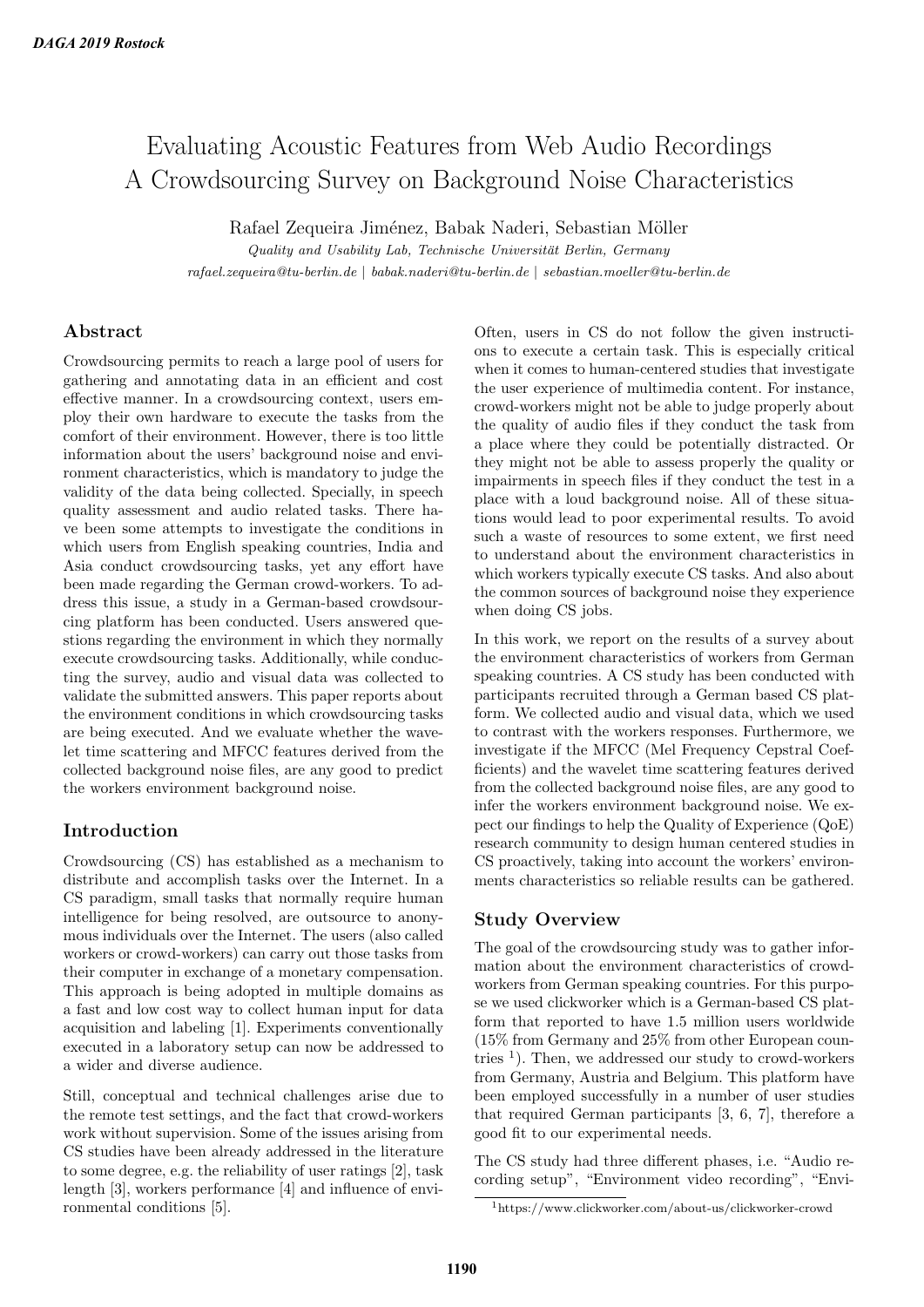ronment Questionnaire". We designed and implemented a HTML JavaScript based framework to administer the test to the workers and to collect the data. 325 workers participated in total in the study. A number of them stopped the study at different phases and unfortunately, we did not collect the same amount of data at each of the stages of our experiment.

#### Setup for Audio Recording

This phase was a tutorial to instruct and guide the workers to disable some of the noise reduction options that are normally enable by default in Windows and macOS computers. This was important to collect accurate audio recordings of the users environmental scene. Otherwise, the recordings would be too corrupt to extract any useful information from them. Additionally, we request the participants to take and upload a screenshot of their configuration, so they could prove to have the proper setup for the recording.

248 workers in total submitted a screenshot (183 from Windows). We manually analyzed the files and found that 54% of the workers configured their computers according to our instructions, 23.4% failed and 22.6% were not able to set the requested configuration (e.g. the options to select were not available on their computers).

#### Environment Video Recording

In this second phase, workers were requested to take and submit a short video of their current environment. To preserve privacy, we pointed out that they should avoid recording other people or documents with sensitive information, nor any element that would permit to identify their identity. These videos were manually analyzed to verify that they current environment corresponded with the one they reported in the questionnaire.

We collected a total of 230 videos from different users and recognized a house room in 82.17% of the recordings (mostly living room, bedroom, workroom or kitchen). An office space was identified in 3.48% of the videos and in some others, workers failed to do a proper recording or they submitted a video different from what we were asking. More details are presented in [8].

#### Environment Questionnaire

The third and last phase of the study was a questionnaire in which workers answered questions regarding the environment characteristics of the place in which they normally conduct CS tasks, and also about the environment in which they were at that moment.

213 crowd-workers responded to the environment questionnaire. Most of them were conducting the study from home  $(86.9\%)$  or from work 7.5%. 93.4% of the workers reported that they normally execute CS tasks from home and, alone in a room while doing so (79.6%). Overall, around 60% of the workers spend between one and three hours per week doing CS tasks. And a number of them expressed to take part in other activities while doing CS jobs, e.g. listening to music (28.4%), other activities in computer (18.3%), executing other CS tasks (16.3%), watching TV (15.1%). See [8] for more details.

The last two elements of the questionnaire were two open ended questions that we collected in a text field. This information we analyzed with the "IBM $\textcircled{B}$  SPSS $\textcircled{B}$  Text Analytics for Surveys". This program uses Natural Language Processing (NLP) to code the input text into terms and it creates categories.

The first open ended question was to report which sounds they could hear at that moment. Our analysis revealed that 21.6% of the 213 workers could hear car or street noises, 18.8% the TV, 14.6% other people talking, and 13.6% declared that it was quiet (see Table 1.A). The second open ended question asked the workers to report what sources of noise normally distract them when they execute jobs at clickworker or other CS platforms. We found that 33.3% of the workers get distracted by other people, 28.6% by phone calls and 17.8% reported to work from a quiet place. More details in Table 1.B.

Tabelle 1: Categories found in the open ended answers from the 213 workers that reported about the noises or sounds they could hear while conducting our experiment (Table 1.A), and the sources of distractions they face when executing CS tasks (Table 1.B).

| Category    | %        | Category     | %       |
|-------------|----------|--------------|---------|
| car         | $21.6\,$ | people       | 33.3    |
| TV          | 18.8     | phone calls  | 28.6    |
| people      | 14.6     | quiet        | 17.8    |
| quiet       | 13.6     | smartphone   | 6.6     |
| computer    | 13.6     | baby         | 5.2     |
| music       | 7.0      | TV           | 5.2     |
| bird        | 5.2      | music        | 2.8     |
| radio       | 3.8      | social media | 2.8     |
| baby        | 3.3      | pets         | 1.4     |
| keyboard    | 2.8      | WhatsApp     | 1.4     |
| mouse click | 2.3      | chat         | 0.9     |
| mowing      | 1.4      | autos        | $0.5\,$ |
| dog         | 0.9      |              |         |
| TABLE 1.A   |          | TABLE 1.B    |         |

#### Analysis of Background Noise Recordings

When workers answered the first item of the environment questionnaire, a JavaScript code embedded within the HTML permitted to record the workers' environment background noise during 15 seconds. We collected a total of 131 background noise files from different users.

These audio files were labeled manually according to the sound they contained and to whether they carried any information at all. Then, we evaluate if from these files we could extract useful features that would allow us to train a classifier to automatically identify the background noise. There is a big diversity in computers, type of microphones and softwares, specially in the Windows eco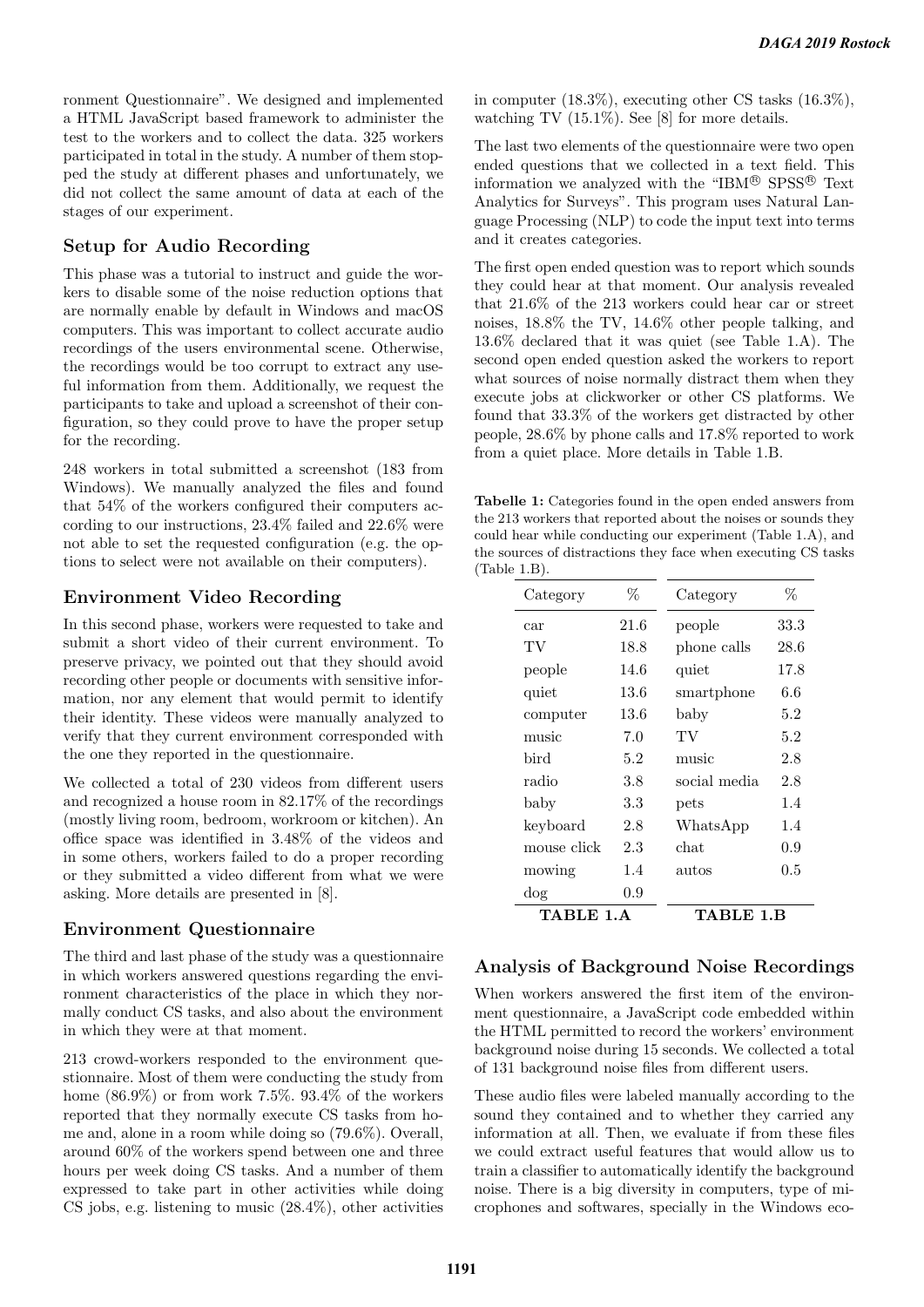system, which make it difficult for collecting useful audio environmental recordings via web browsers. Most of the limitations of current web standards have been slightly compensated with the introduction of the "Web Audio API-[9] which enables extended access to the host audio interface, including sample manipulation of audio streams and control of the channel configuration. However, a lot of work still have to be done.

The number of background noise files collected was low compared to the data gathered in other phases. We believe that some users did not granted access to their microphone when requested, or that hardware or browsers issues happened on their system which prevented the recording from happening.

Table 2 present the labels that were manually assigned to the environment background files. In 43.08% of the recordings we were not able to identify any noise due to the recording being corrupted, and in 23.85% the background noise was low or not present, therefore the label "quiet". Additionally, we detected in some recordings noises from the kitchen, bird sounds, mobile ring tones, ventilation systems, water flowing and a radio. However, those were detected in only one recording in most cases and thus, not included in the subsequent analysis.

#### Features Evaluation

Furthermore, we evaluate whether the features derived from wavelet time scattering and from MFCC (Mel Frequency Cepstral Coefficients) extracted from the environment noise recordings can be used to make predictions about the workers' background noise conditions.

In wavelet scattering, the information is propagated through a series of wavelet transforms, nonlinearities, and averaging to produce low-variance representations of the data, which are then used as inputs to a classifier. This approach has been used successfully in other audio applications such as music genre classification, and achieved state-of-the-art performance [10].

The parameters needed to be specified in a wavelet time scattering framework are the duration of the time invariance, the number of wavelet filter banks, and the number of wavelets per octave. We computed the wavelet scattering features for the collected background noise files and resulted in a matrix of  $2541 - by - 504$ . Each row of the resulting feature set is one scattering time window across the 504 paths in the scattering transform of each audio signal. For each file, we have 21 of such time windows. Then, the number of rows is equal to the number of background files (121) multiplied by the number of scattering windows per example (21).

We considered the labels that were manually assigned to the recording (see Table 2). MatLab was employed to tried out all of the most common classification algorithms. Since we had 504 features, we applied principal component analysis (PCA), and parameters were optimized in a 5-fold cross-validation. After training only five components were kept by PCA, which was enough to ex-

Tabelle 2: Labels assigned to the audio recordings.

| Background Noise | No. of Files | Percentage |
|------------------|--------------|------------|
| not defined (NA) | 56           | 43.08%     |
| quiet            | 31           | 23.85%     |
| TV               | 18           | 13.85%     |
| electric device  | 11           | 8.46%      |
| music            | 8            | 6.15%      |
| street noise     | 4            | 3.08%      |
| people talking   | 3            | 2.31%      |

plain 95% variation on the data. An Ensemble classifier with a preset of subspace KNN achieved the best accuracy of 84.1%, Figure 1 show its confusion matrix. Table 3 present the four classifier with the highest accuracy and the one with the lowest.



Abbildung 1: Confusion matrix of the Ensemble (preset: subspace KNN) classifier with the highest accuracy on the wavelet time scattering feature set.

Additionally, MFCC features were extracted from the background audio recordings to train the aforementioned classifiers and to evaluate their performance. MFCC has been widely used in speech and music applications, and its adoption is mainly due to the stability of the coefficients against signal deformations. Recently, MFCC has been employed successfully for environmental sound classification [11], and for audio event recognition [12].

The first 13 MFCC coefficients were computed using a 30 ms windows with 75% overlap. The resulting feature matrix had a dimension of  $257850 - by - 13$ . Again, a 5-fold cross-validation was set and no PCA was applied this time. The best accuracy was achieved by an Ensemble Bagged Trees classifier (82.8%). Figure 2 show the confusion matrix.

## Conclusion

This work presents preliminary results from a study that investigated the environment characteristics of crowdworkers from German speaking countries. A survey was conducted in a German based CS platform and audio and visual data was collected from the workers environmental